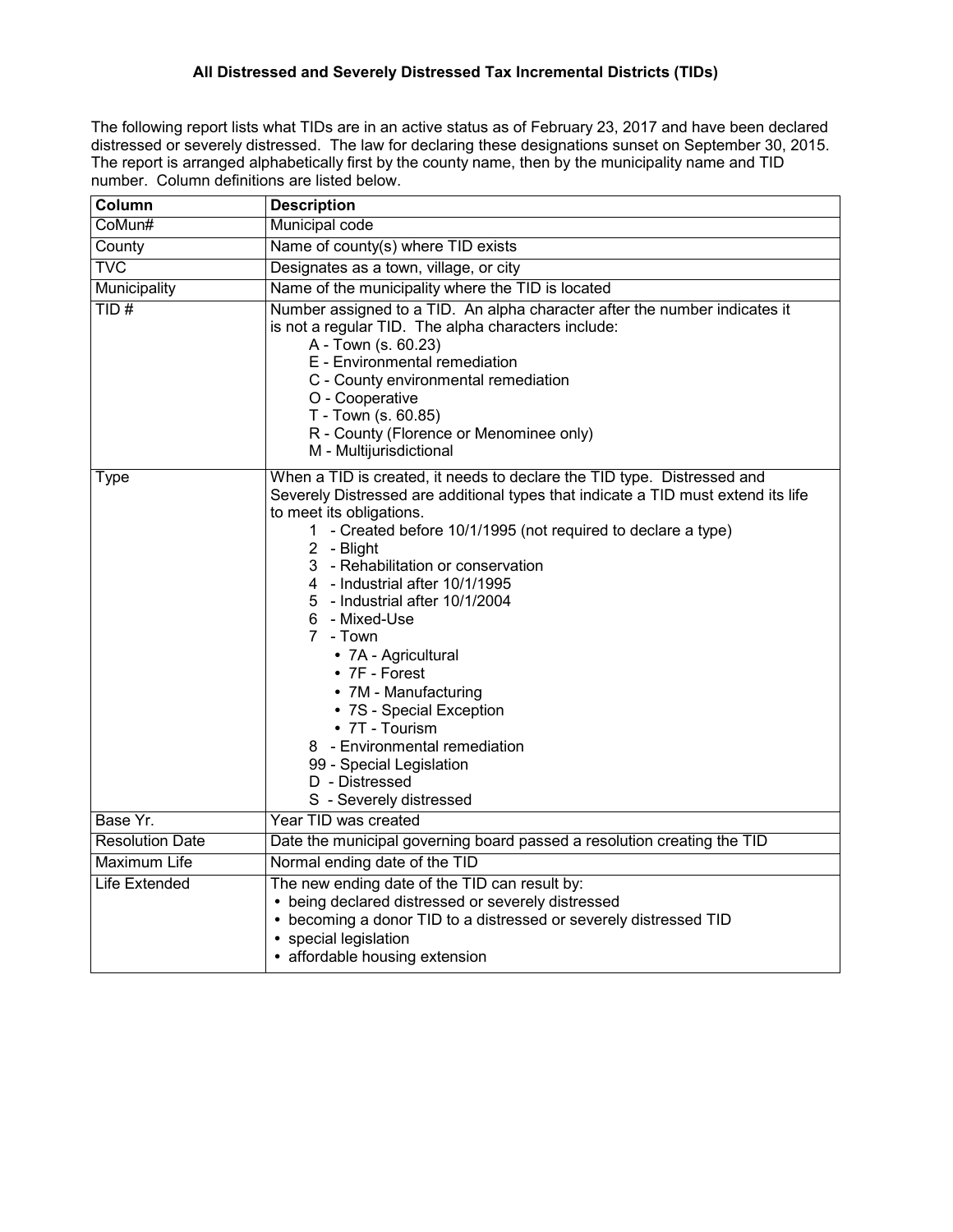## **Distressed and Severely Distressed Tax Incremental Districts February 2017** TID106WI DATE: 02/23/2017

PAGE: 1

| CoMun# | <b>County</b>     | <b>TVC</b>        | <b>Municipality</b>    | TID# | <b>Type</b> | Base Yr. | <b>Resolution Date</b> | <b>Maximum Life</b> | <b>Life Extended</b> |
|--------|-------------------|-------------------|------------------------|------|-------------|----------|------------------------|---------------------|----------------------|
| 01291  | <b>ADAMS</b>      | <b>CITY OF</b>    | <b>WISCONSIN DELLS</b> | 003  | 3S          | 2005     | 05/17/2005             | 05/17/2032          | 05/17/2045           |
| 02201  | <b>ASHLAND</b>    | <b>CITY OF</b>    | <b>ASHLAND</b>         | 007  | 4D          | 1997     | 09/09/1997             | 09/09/2020          | 09/09/2030           |
| 02201  | <b>ASHLAND</b>    | <b>CITY OF</b>    | <b>ASHLAND</b>         | 008  | 4D          | 1997     | 09/09/1997             | 09/09/2020          | 09/09/2030           |
| 02201  | <b>ASHLAND</b>    | <b>CITY OF</b>    | <b>ASHLAND</b>         | 009  | 6D          | 2006     | 08/08/2006             | 08/08/2026          | 08/08/2036           |
| 03206  | <b>BARRON</b>     | <b>CITY OF</b>    | <b>BARRON</b>          | 003  | 6S          | 2005     | 05/11/2005             | 05/11/2025          | 05/11/2045           |
| 03116  | <b>BARRON</b>     | <b>VILLAGE OF</b> | <b>DALLAS</b>          | 002  | 2D          | 2001     | 06/11/2001             | 06/11/2028          | 06/11/2038           |
| 06251  | <b>BUFFALO</b>    | <b>CITY OF</b>    | <b>MONDOVI</b>         | 002  | 6D          | 2005     | 09/28/2005             | 09/28/2025          | 09/28/2035           |
| 07181  | <b>BURNETT</b>    | <b>VILLAGE OF</b> | <b>SIREN</b>           | 001  | 1D          | 1994     | 09/08/1994             | 09/08/2021          | 09/08/2031           |
| 09206  | <b>CHIPPEWA</b>   | <b>CITY OF</b>    | <b>BLOOMER</b>         | 004  | 6D          | 2005     | 08/10/2005             | 08/10/2025          | 08/10/2035           |
| 09211  | <b>CHIPPEWA</b>   | <b>CITY OF</b>    | <b>CHIPPEWA FALLS</b>  | 005  | 4D          | 1998     | 11/18/1997             | 11/18/2020          | 11/18/2030           |
| 09281  | <b>CHIPPEWA</b>   | <b>CITY OF</b>    | <b>STANLEY</b>         | 003  | 4D          | 2001     | 09/27/2001             | 09/27/2024          | 09/27/2034           |
| 10261  | <b>CLARK</b>      | <b>CITY OF</b>    | NEILLSVILLE            | 002  | 4D          | 1999     | 08/30/1999             | 08/30/2022          | 08/30/2032           |
| 10265  | <b>CLARK</b>      | <b>CITY OF</b>    | <b>OWEN</b>            | 003  | 3D          | 1996     | 09/24/1996             | 09/24/2023          | 09/27/2033           |
| 10265  | <b>CLARK</b>      | <b>CITY OF</b>    | <b>OWEN</b>            | 004  | 4D          | 2004     | 09/28/2004             | 09/28/2027          | 09/28/2037           |
| 11176  | <b>COLUMBIA</b>   | <b>VILLAGE OF</b> | <b>RANDOLPH</b>        | 002  | 1D          | 1995     | 09/25/1995             | 09/25/2022          | 09/25/2032           |
| 11177  | <b>COLUMBIA</b>   | <b>VILLAGE OF</b> | <b>RIO</b>             | 001  | 1D          | 1988     | 09/20/1988             | 09/20/2015          | 09/20/2025           |
| 11291  | <b>COLUMBIA</b>   | <b>CITY OF</b>    | <b>WISCONSIN DELLS</b> | 003  | 6S          | 2006     | 07/31/2006             | 07/31/2026          | 05/17/2045           |
| 14146  | <b>DODGE</b>      | <b>VILLAGE OF</b> | <b>LOMIRA</b>          | 004  | 5D          | 2006     | 12/07/2005             | 12/07/2025          | 12/07/2035           |
| 14176  | <b>DODGE</b>      | <b>VILLAGE OF</b> | <b>RANDOLPH</b>        | 002  | 1D          | 1995     | 09/25/1995             | 09/25/2022          | 09/25/2032           |
| 14292  | <b>DODGE</b>      | <b>CITY OF</b>    | <b>WAUPUN</b>          | 001  | 1D          | 1987     | 09/30/1987             | 09/30/2014          | 09/30/2024           |
| 15281  | <b>DOOR</b>       | <b>CITY OF</b>    | <b>STURGEON BAY</b>    | 002  | 1D          | 1994     | 09/06/1994             | 09/06/2021          | 09/06/2031           |
| 16281  | <b>DOUGLAS</b>    | <b>CITY OF</b>    | <b>SUPERIOR</b>        | 011  | 6D          | 2008     | 05/06/2008             | 05/06/2028          | 05/06/2038           |
| 17251  | <b>DUNN</b>       | <b>CITY OF</b>    | <b>MENOMONIE</b>       | 013  | 4D          | 2004     | 12/10/2003             | 12/10/2026          | 12/10/2036           |
| 20126  | FOND DU LAC       | <b>VILLAGE OF</b> | <b>FAIRWATER</b>       | 001  | 4D          | 1997     | 04/08/1997             | 04/08/2020          | 04/08/2030           |
| 22246  | <b>GRANT</b>      | <b>CITY OF</b>    | <b>LANCASTER</b>       | 003  | 6D          | 2006     | 02/20/2006             | 02/20/2026          | 02/20/2036           |
| 22147  | <b>GRANT</b>      | <b>VILLAGE OF</b> | <b>LIVINGSTON</b>      | 002  | 2D          | 1996     | 09/11/1996             | 09/11/2023          | 09/11/2033           |
| 24231  | <b>GREEN LAKE</b> | <b>CITY OF</b>    | <b>GREEN LAKE</b>      | 003  | 6D          | 2005     | 09/12/2005             | 09/12/2025          | 09/12/2035           |
| 24271  | <b>GREEN LAKE</b> | <b>CITY OF</b>    | <b>PRINCETON</b>       | 002  | 4D          | 2001     | 09/25/2001             | 09/25/2024          | 09/25/2034           |
| 28226  | <b>JEFFERSON</b>  | <b>CITY OF</b>    | <b>FORT ATKINSON</b>   | 006  | 4D          | 2000     | 01/18/2000             | 01/18/2023          | 01/18/2033           |
| 28141  | <b>JEFFERSON</b>  | <b>VILLAGE OF</b> | <b>JOHNSON CREEK</b>   | 003  | 1D          | 1995     | 09/25/1995             | 09/25/2022          | 09/25/2032           |
| 28291  | <b>JEFFERSON</b>  | <b>CITY OF</b>    | <b>WATERTOWN</b>       | 004  | 5D          | 2005     | 08/16/2005             | 08/16/2025          | 08/16/2035           |
| 28292  | <b>JEFFERSON</b>  | <b>CITY OF</b>    | <b>WHITEWATER</b>      | 004  | 1D          | 1990     | 10/10/1990             | 10/10/2017          | 10/10/2027           |
| 29221  | <b>JUNEAU</b>     | <b>CITY OF</b>    | <b>ELROY</b>           | 003  | 2D          | 1999     | 09/14/1999             | 09/14/2026          | 09/14/2036           |
| 29161  | <b>JUNEAU</b>     | <b>VILLAGE OF</b> | <b>NECEDAH</b>         | 002  | 1S          | 1995     | 08/31/1995             | 08/31/2022          | 08/31/2035           |
| 29261  | <b>JUNEAU</b>     | <b>CITY OF</b>    | <b>NEW LISBON</b>      | 009  | 1D          | 1991     | 07/02/1991             | 07/02/2018          | 07/02/2028           |
| 29261  | <b>JUNEAU</b>     | <b>CITY OF</b>    | <b>NEW LISBON</b>      | 010  | 1D          | 1991     | 07/02/1991             | 07/02/2018          | 07/02/2028           |
| 31201  | <b>KEWAUNEE</b>   | <b>CITY OF</b>    | <b>ALGOMA</b>          | 001  | 6D          | 2005     | 03/07/2005             | 03/07/2025          | 03/07/2035           |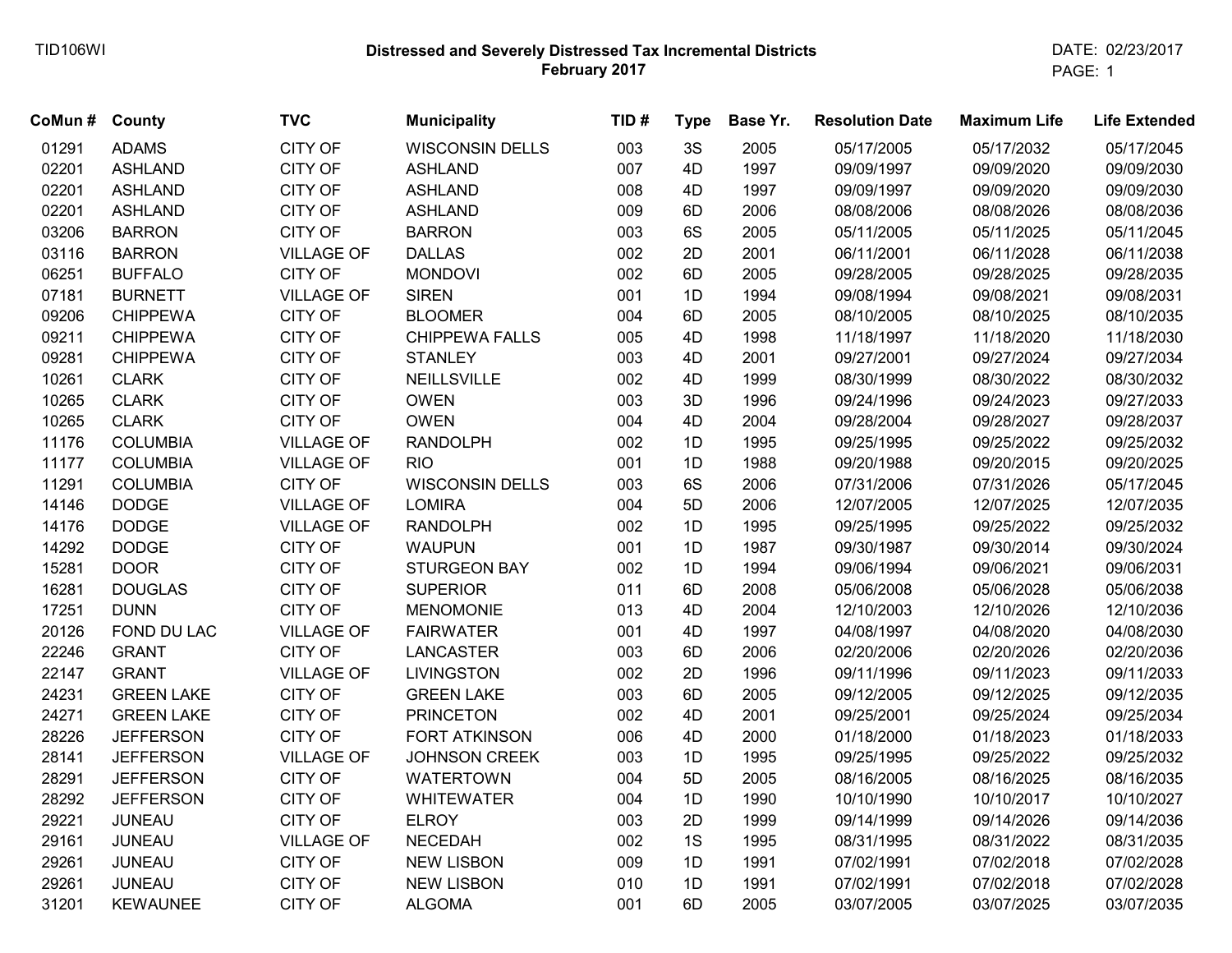## **Distressed and Severely Distressed Tax Incremental Districts February 2017** TID106WI DATE: 02/23/2017

PAGE: 2

| CoMun# | <b>County</b>    | <b>TVC</b>        | <b>Municipality</b>    | TID# | <b>Type</b> | Base Yr. | <b>Resolution Date</b> | <b>Maximum Life</b> | <b>Life Extended</b> |
|--------|------------------|-------------------|------------------------|------|-------------|----------|------------------------|---------------------|----------------------|
| 33281  | <b>LAFAYETTE</b> | CITY OF           | <b>SHULLSBURG</b>      | 003  | 2D          | 1997     | 05/06/1997             | 05/06/2024          | 05/06/2034           |
| 34201  | LANGLADE         | <b>CITY OF</b>    | <b>ANTIGO</b>          | 003  | 4S          | 1999     | 09/22/1999             | 09/22/2022          | 09/22/2039           |
| 35286  | <b>LINCOLN</b>   | <b>CITY OF</b>    | <b>TOMAHAWK</b>        | 002  | 4S          | 1997     | 06/17/1997             | 06/17/2020          | 06/17/2037           |
| 36251  | <b>MANITOWOC</b> | <b>CITY OF</b>    | <b>MANITOWOC</b>       | 011  | 3D          | 1997     | 06/16/1997             | 06/16/2024          | 06/16/2034           |
| 36251  | <b>MANITOWOC</b> | <b>CITY OF</b>    | <b>MANITOWOC</b>       | 012  | 4D          | 1999     | 08/16/1999             | 08/16/2022          | 08/16/2032           |
| 37102  | <b>MARATHON</b>  | <b>VILLAGE OF</b> | <b>ATHENS</b>          | 001  | 1D          | 1995     | 09/25/1995             | 09/25/2022          | 09/25/2032           |
| 37106  | <b>MARATHON</b>  | <b>VILLAGE OF</b> | <b>BROKAW</b>          | 001  | 4D          | 1997     | 09/29/1997             | 09/29/2020          | 09/29/2030           |
| 37121  | <b>MARATHON</b>  | <b>VILLAGE OF</b> | <b>EDGAR</b>           | 003  | 6D          | 2005     | 10/11/2004             | 10/11/2024          | 10/11/2034           |
| 37145  | <b>MARATHON</b>  | <b>VILLAGE OF</b> | <b>KRONENWETTER</b>    | 001  | 5S          | 2005     | 11/03/2004             | 11/03/2024          | 11/03/2044           |
| 37145  | <b>MARATHON</b>  | <b>VILLAGE OF</b> | <b>KRONENWETTER</b>    | 004  | 5D          | 2005     | 11/03/2004             | 11/03/2024          | 11/03/2034           |
| 37281  | <b>MARATHON</b>  | <b>CITY OF</b>    | <b>SCHOFIELD</b>       | 003  | 3D          | 1997     | 09/22/1997             | 09/22/2024          | 09/22/2034           |
| 38261  | <b>MARINETTE</b> | <b>CITY OF</b>    | <b>NIAGARA</b>         | 002  | 4D          | 1998     | 03/05/1998             | 03/05/2021          | 03/05/2031           |
| 39121  | <b>MARQUETTE</b> | <b>VILLAGE OF</b> | <b>ENDEAVOR</b>        | 001  | 1D          | 1993     | 07/06/1993             | 07/06/2020          | 07/06/2030           |
| 41185  | <b>MONROE</b>    | <b>VILLAGE OF</b> | <b>WARRENS</b>         | 001  | 2S          | 1998     | 05/21/1998             | 05/21/2025          | 05/21/2038           |
| 44201  | <b>OUTAGAMIE</b> | <b>CITY OF</b>    | <b>APPLETON</b>        | 003  | 1D          | 1993     | 11/04/1992             | 11/04/2019          | 11/04/2029           |
| 44136  | <b>OUTAGAMIE</b> | <b>VILLAGE OF</b> | <b>HORTONVILLE</b>     | 002  | 5D          | 2000     | 09/07/2000             | 09/07/2023          | 09/07/2033           |
| 45186  | <b>OZAUKEE</b>   | <b>VILLAGE OF</b> | <b>THIENSVILLE</b>     | 001  | 1D          | 1985     | 09/16/1985             | 09/16/2012          | 09/16/2022           |
| 47121  | <b>PIERCE</b>    | <b>VILLAGE OF</b> | <b>ELLSWORTH</b>       | 007  | 6D          | 2006     | 03/06/2006             | 03/06/2026          | 03/06/2036           |
| 48106  | <b>POLK</b>      | <b>VILLAGE OF</b> | <b>BALSAM LAKE</b>     | 003  | 4D          | 2004     | 08/02/2004             | 08/02/2027          | 08/02/2037           |
| 48106  | <b>POLK</b>      | <b>VILLAGE OF</b> | <b>BALSAM LAKE</b>     | 005  | 3S          | 2006     | 03/06/2006             | 03/06/2033          | 03/06/2046           |
| 48111  | <b>POLK</b>      | <b>VILLAGE OF</b> | <b>CENTURIA</b>        | 001  | 3S          | 1999     | 09/07/1999             | 09/07/2026          | 09/07/2039           |
| 48112  | <b>POLK</b>      | <b>VILLAGE OF</b> | <b>CLAYTON</b>         | 002  | 4D          | 1999     | 08/24/1999             | 08/24/2022          | 08/24/2032           |
| 48165  | <b>POLK</b>      | <b>VILLAGE OF</b> | <b>OSCEOLA</b>         | 002  | 1D          | 1992     | 08/06/1992             | 08/06/2019          | 08/06/2029           |
| 49173  | <b>PORTAGE</b>   | <b>VILLAGE OF</b> | <b>PLOVER</b>          | 005  | 6S          | 2005     | 09/21/2005             | 09/21/2025          | 09/21/2045           |
| 49191  | <b>PORTAGE</b>   | <b>VILLAGE OF</b> | <b>WHITING</b>         | 001  | 1D          | 1994     | 09/30/1994             | 09/30/2021          | 09/30/2031           |
| 51276  | <b>RACINE</b>    | <b>CITY OF</b>    | <b>RACINE</b>          | 010  | 4D          | 2003     | 04/14/2003             | 04/14/2026          | 04/14/2036           |
| 53221  | <b>ROCK</b>      | <b>CITY OF</b>    | <b>EDGERTON</b>        | 007  | 4D          | 2000     | 09/29/2000             | 09/29/2023          | 09/29/2033           |
| 53126  | <b>ROCK</b>      | <b>VILLAGE OF</b> | <b>FOOTVILLE</b>       | 001  | 4D          | 2000     | 09/28/2000             | 09/28/2023          | 09/28/2033           |
| 54246  | <b>RUSK</b>      | <b>CITY OF</b>    | <b>LADYSMITH</b>       | 005  | 4S          | 1997     | 03/25/1997             | 03/25/2020          | 03/25/2037           |
| 56171  | <b>SAUK</b>      | <b>VILLAGE OF</b> | <b>PLAIN</b>           | 002  | 6D          | 2006     | 07/12/2006             | 07/12/2026          | 07/12/2036           |
| 56276  | <b>SAUK</b>      | <b>CITY OF</b>    | <b>REEDSBURG</b>       | 003  | 4D          | 1998     | 03/09/1998             | 03/09/2021          | 03/09/2031           |
| 56276  | <b>SAUK</b>      | <b>CITY OF</b>    | <b>REEDSBURG</b>       | 006  | 2D          | 2000     | 07/10/2000             | 07/10/2027          | 07/10/2037           |
| 56181  | <b>SAUK</b>      | <b>VILLAGE OF</b> | <b>SAUK CITY</b>       | 007  | 4D          | 2005     | 03/29/2005             | 03/29/2025          | 03/29/2035           |
| 56291  | <b>SAUK</b>      | <b>CITY OF</b>    | <b>WISCONSIN DELLS</b> | 003  | 6S          | 2006     | 07/31/2006             | 07/31/2026          | 05/17/2045           |
| 58186  | <b>SHAWANO</b>   | <b>VILLAGE OF</b> | <b>TIGERTON</b>        | 001  | 4D          | 1996     | 09/16/1996             | 09/16/2019          | 09/16/2029           |
| 58191  | <b>SHAWANO</b>   | <b>VILLAGE OF</b> | <b>WITTENBERG</b>      | 001  | 4D          | 2000     | 09/25/2000             | 09/25/2023          | 09/25/2033           |
| 59165  | SHEBOYGAN        | <b>VILLAGE OF</b> | <b>OOSTBURG</b>        | 002  | 2D          | 2001     | 08/13/2001             | 08/13/2028          | 08/13/2038           |